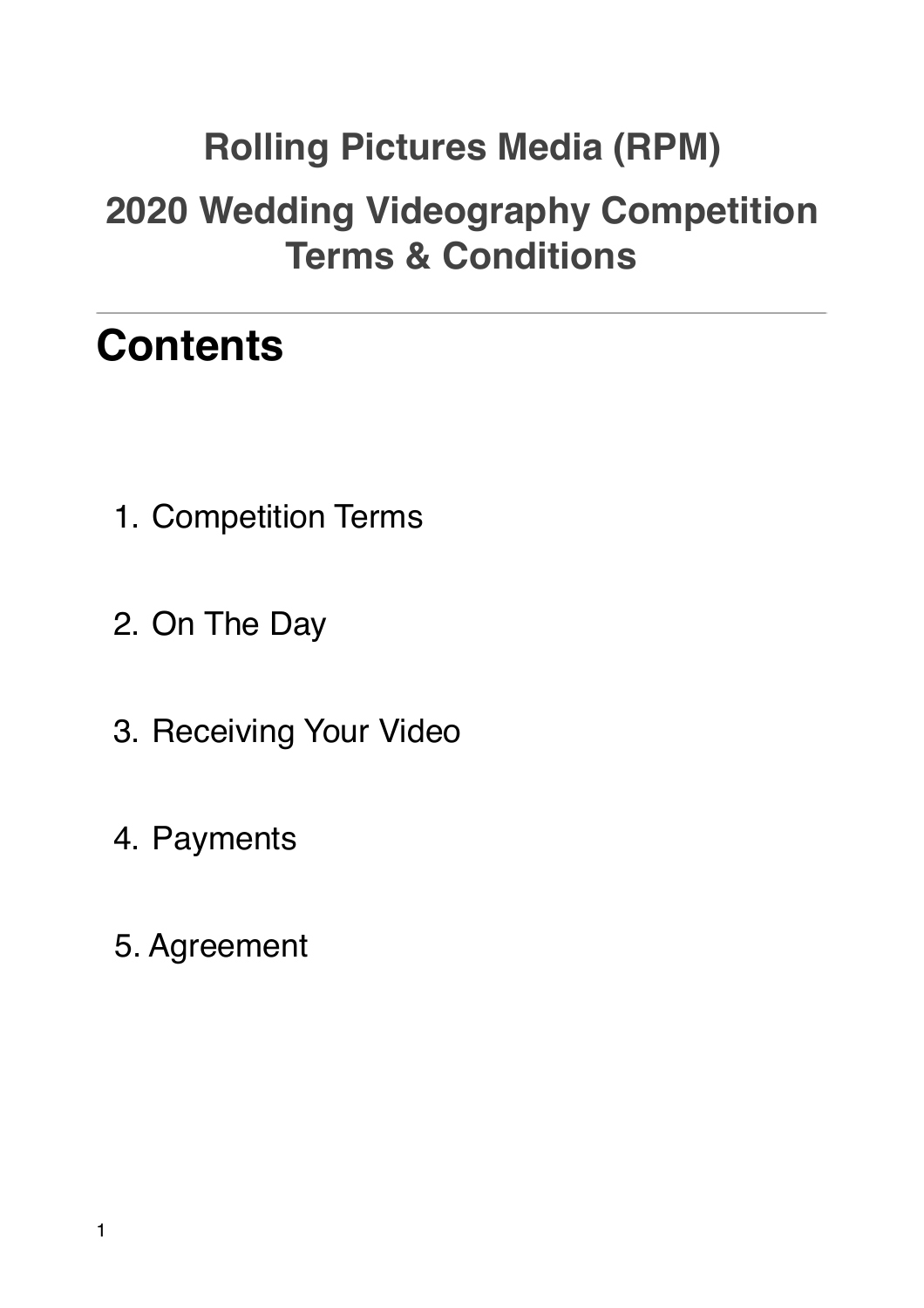### 1.

#### Competition terms

1.1 - The winner of our 2020 Facebook and Instagram competition, hereby known as the client, will receive our entry level package in videography. The entry level package details are as follow -

3 hours of coverage by 1 videographer.

A 2 to 3 minute cinematic highlight video.

Sharable video link for family and friends.

1.2 - The client must be getting married in 2020 to redeem the prize.

1.3 - The prize does not include add-ons and so these aspects of our services must be purchased at our regular retail prices.

1.4 - There will be only 1 winner of our 2020 competition.

1.5 - The client can choose to upgrade their package. If they do, they will only pay the difference in packages prices.

- 1.6 - RPM reserves the right to use the finished video on their advertising campaigns and social media platforms.

- 1.7 - The client may cancel their wedding videography package up to 28 days before the Wedding and will not be subject to a cancelation fee.

- 1.8 - In certain conditions the client is required to cover travel costs. See section 4.1

-

## 2. ON THE DAY

- 2.1 - RPM are not responsible for any loss or damage to a clients valuables during the shoot.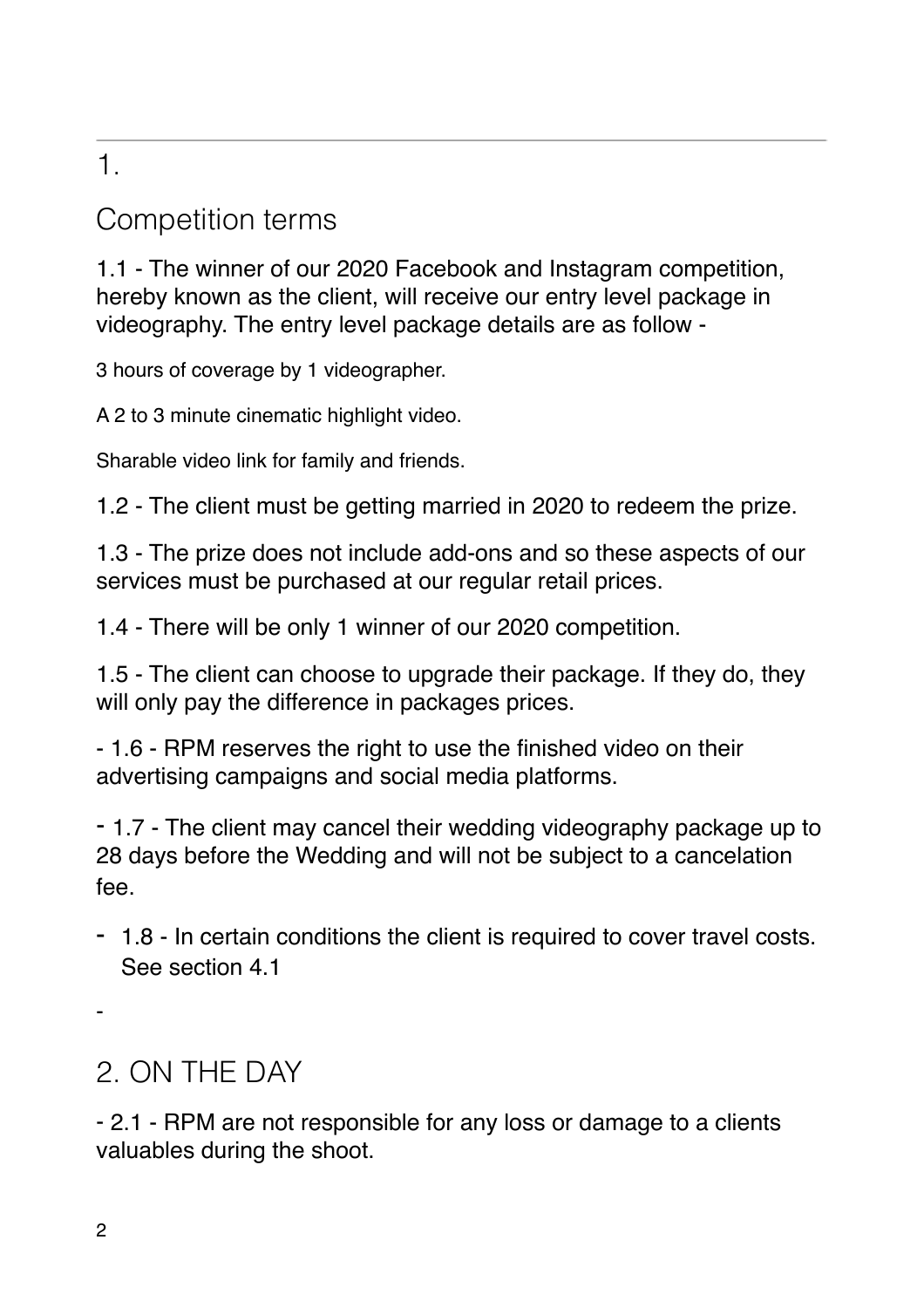- 2.2 - RPM are not responsible for any changes in the weather that may effect the clients photos. If weather issues threaten to damage the equipment owned by RPM, we reserve the right to abort the outdoor elements of the shoot.

- 2.3 - RPM requires for their staff to be fed at some point during the day if the clients package requires they be present for over 6 hours. This does not have to be the same meal that the party will be receiving but must be a hot meal. A meal will be supplied for each member of staff who is present including the second shooters.

- 2.4 - RPM charges an additional £50 per person, per extra hour spent on location past their package limit.

- 2.5 - It is up to client to inform RPM of start and end times as well as location for their wedding day.

### 3. RECEIVING YOUR VIDEO

- 3.1 - RPM aims to supply the wedding video after 28 days from your wedding date. However RPM reserve the right to send the video within a 60 day period from the wedding date.

- 3.2 - RPM will supply the clients with an online link to their video.

#### 4. PAYMENTS

- 4.1- If the venue is greater than 30 miles from the centre of Bristol, the client must cover the costs of travel.

- 4.2 - Should a Payment be required they can be taken by Bank transfers, Paypal or Cash/ Cheque.

- 4.3 - If a client fails to pay the outstanding balance for their wedding photos within a 14 day period of receiving the final invoice the film/ photos will be archived and a £100 archive fee will be added to their final payment.

- 4.4 - No refunds are available once the client has received their final video/photo and the outstanding balance has been paid.